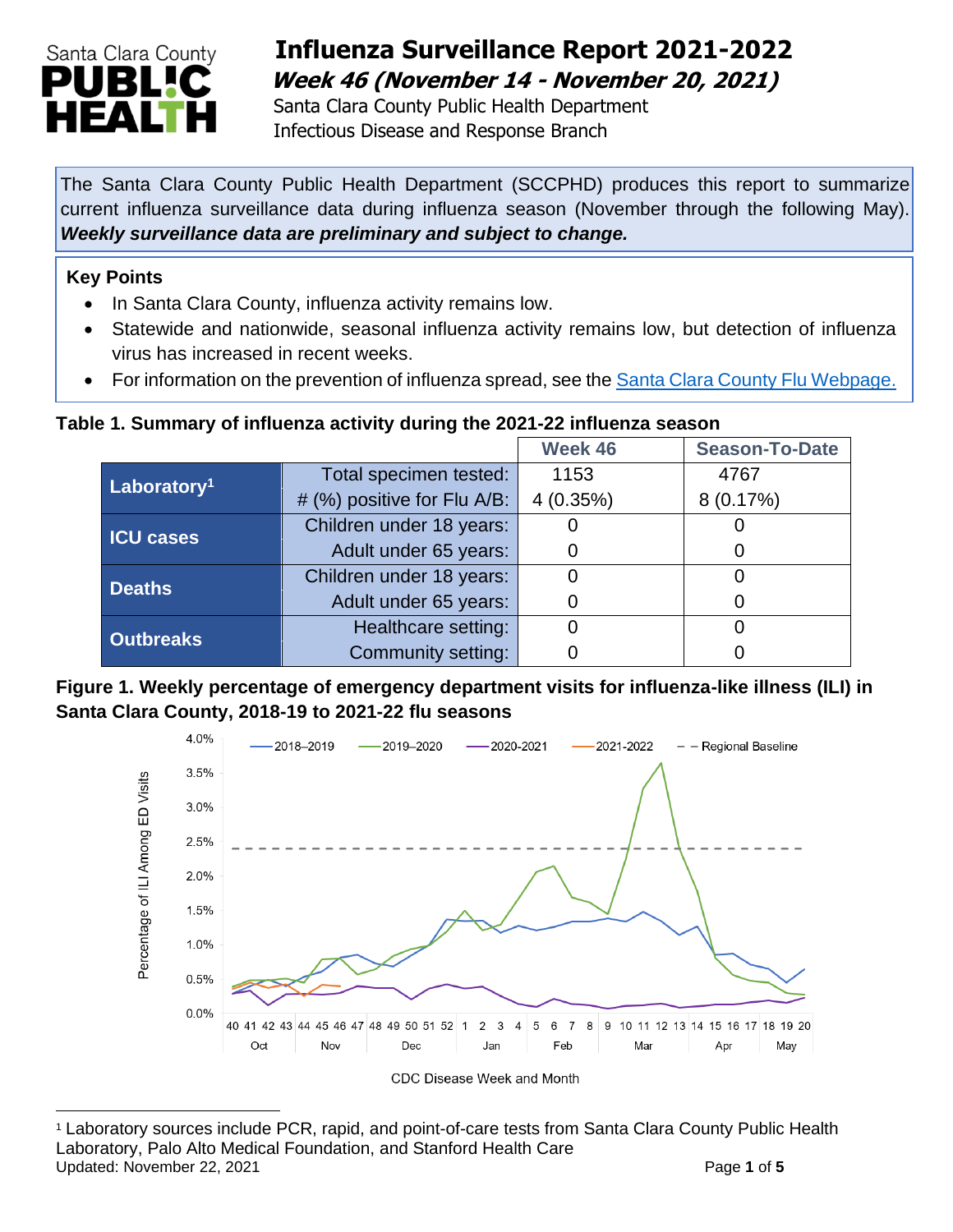

 Santa Clara County Public Health Department Infectious Disease and Response Branch

## **Influenza Virologic Surveillance**





CDC Disease Week and Month

<sup>2</sup> Laboratory sources include PCR, rapid, and point-of-care tests from Santa Clara County Public Health Laboratory, Palo Alto Medical Foundation, and Stanford Health Care. Limitations of Figure 2 data include presence of out-of-jurisdiction cases, inability to subtype influenza by certain laboratories, and potential missed influenza cases tested by alternate laboratories in the county.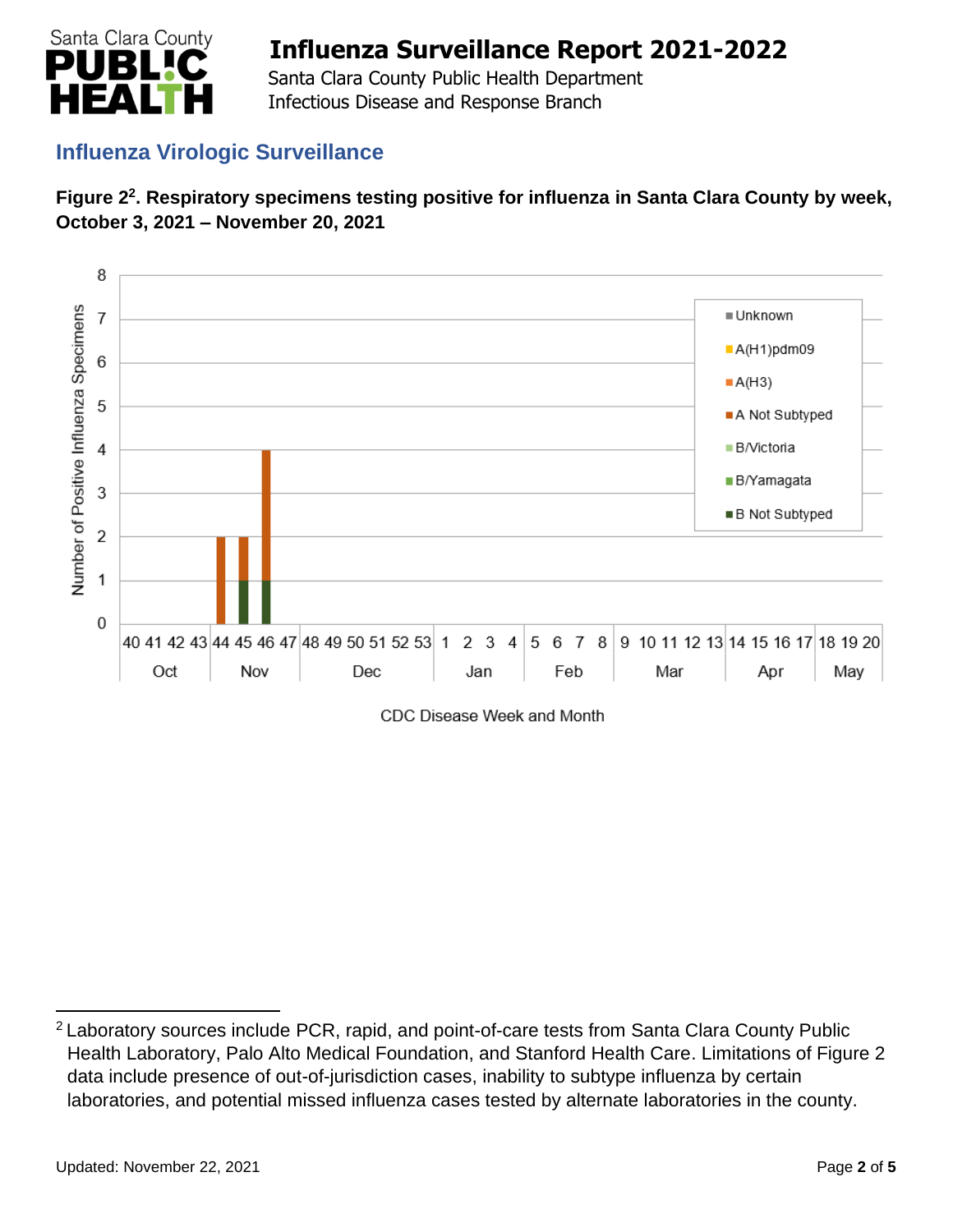

Santa Clara County Public Health Department Infectious Disease and Response Branch

## **Laboratory-Confirmed Influenza ICU Cases, Deaths, and Outbreaks**

As of November 20, 2021, no laboratory-confirmed influenza cases requiring ICU level care or influenza-associated deaths among persons under 65 years old were reported in Santa Clara County for the current flu season (Figure 3, Figure 4). Cases aged 65 years and older are not reportable. Additionally, no laboratory-confirmed influenza outbreaks have been reported in a healthcare or community setting for the 2021 – 2022 influenza season (Figure 5).

**Figure 3 3 . Laboratory-confirmed influenza ICU cases and deaths by age group in Santa Clara County, October 3, 2021 – November 20, 2021**



**Figure 4 3 . Laboratory-confirmed influenza ICU cases and deaths among individuals aged 0-64 years by week of onset in Santa Clara County, October 3, 2021 – November 20, 2021**



**CDC Disease Week and Month**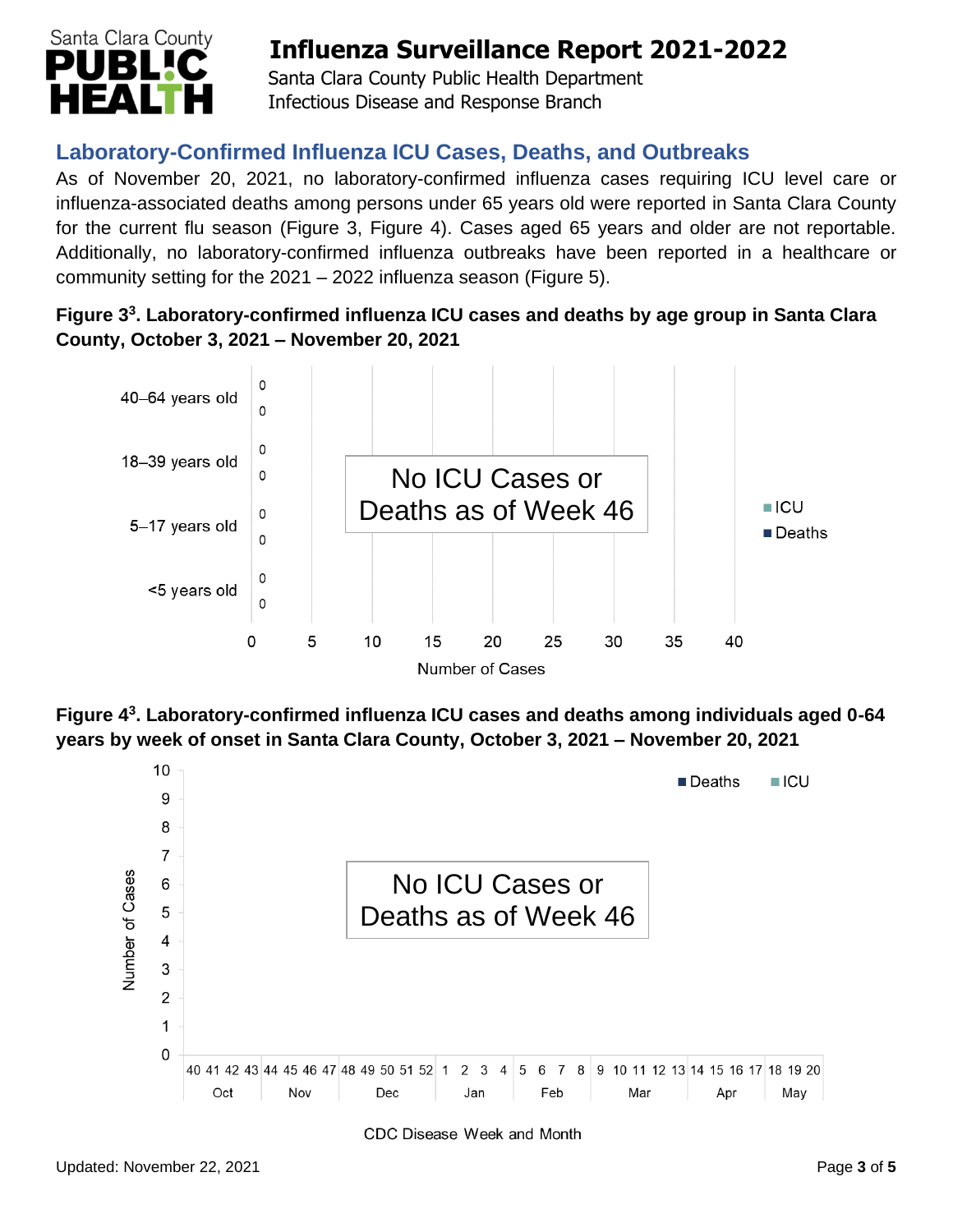

 Santa Clara County Public Health Department Infectious Disease and Response Branch

### **Figure 5 3 . Laboratory-confirmed healthcare and community outbreaks by outbreak onset week in Santa Clara County, October 3, 2021 – November 20, 2021**



## **Statewide and Nationwide Influenza Surveillance**

|                                      | <b>CALIFORNIA</b>                                                                                                                     |                       | <b>UNITED STATES</b> |                       |  |
|--------------------------------------|---------------------------------------------------------------------------------------------------------------------------------------|-----------------------|----------------------|-----------------------|--|
|                                      | Week 45                                                                                                                               | <b>Season-To-Date</b> | Week 45              | <b>Season-To-Date</b> |  |
| Season influenza activity            | Sporadic; Remains low, but the number of influenza<br>virus detections by public health laboratories has<br>increased in recent weeks |                       |                      |                       |  |
| <b>Predominant Virus Circulating</b> | N/A                                                                                                                                   | N/A                   | Flu A                | Flu A                 |  |
| # of Flu-Coded Deaths                | 0                                                                                                                                     |                       | 4                    | 51                    |  |
| # of Flu-Associated Pediatric Deaths | 0                                                                                                                                     | 0                     | 0                    | 0                     |  |

For more information, visit the [CDPH Influenza Webpage](http://www.cdph.ca.gov/Programs/CID/DCDC/Pages/Immunization/Influenza.aspx) and the CDC U.S. Influenza Surveillance [Webpage.](http://www.cdc.gov/flu/weekly/)

<sup>&</sup>lt;sup>3</sup> The source for Figures 3, 4, and 5 is the California Reportable Diseases Information Exchange (CalREDIE) system. Data are provisional as of 11/22/2021.